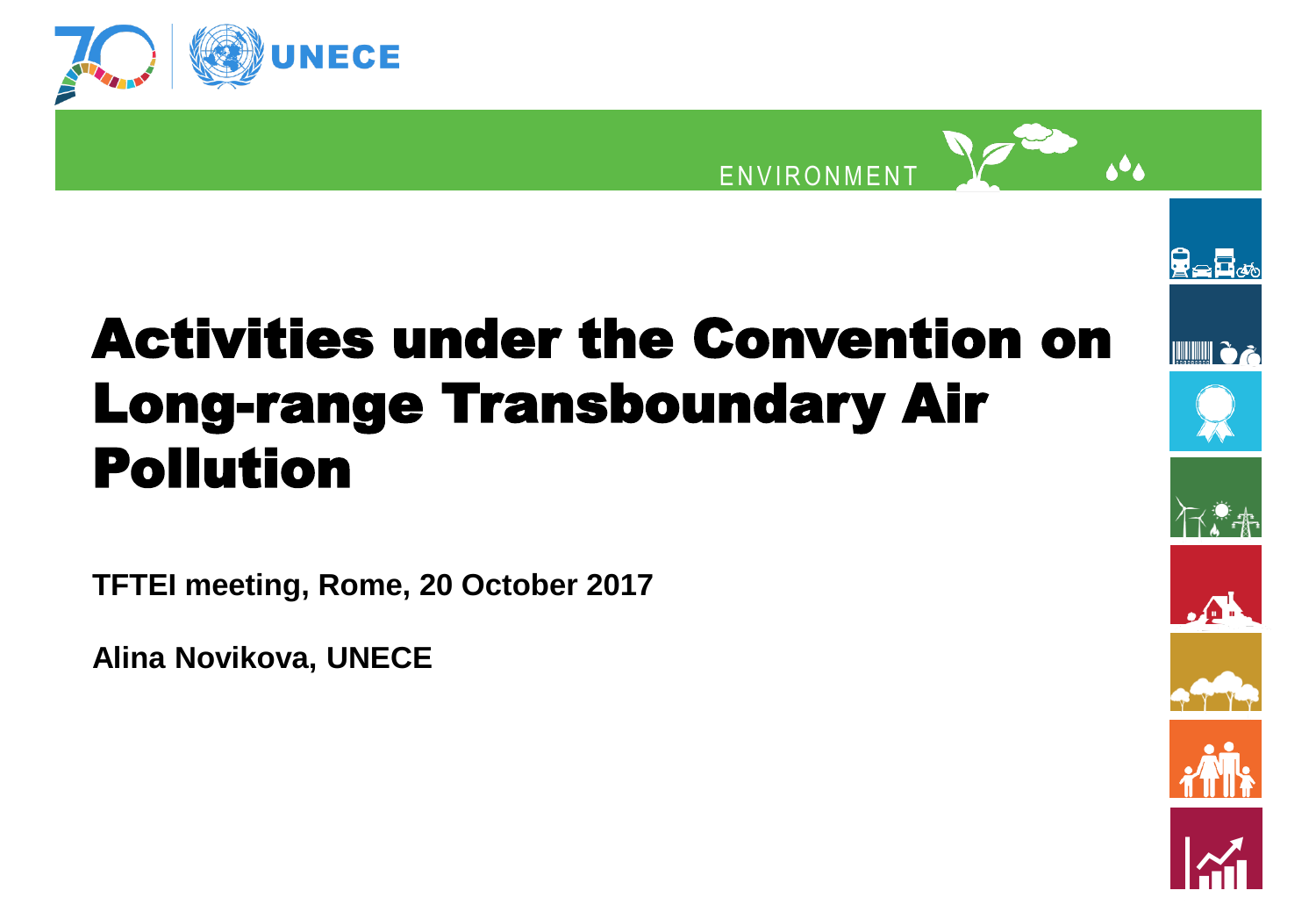#### Science

ENVIRONMENT

**3 rd joint session of WGE and the EMEP Steering Body (September 2017) :**

- **activities for 2018-2019**
- **mandates of task forces and centres under EMEP and WGE;**
- *<b>†* financing of effects based activities
- **update of EMEP and WGE strategies**
- **other issues**



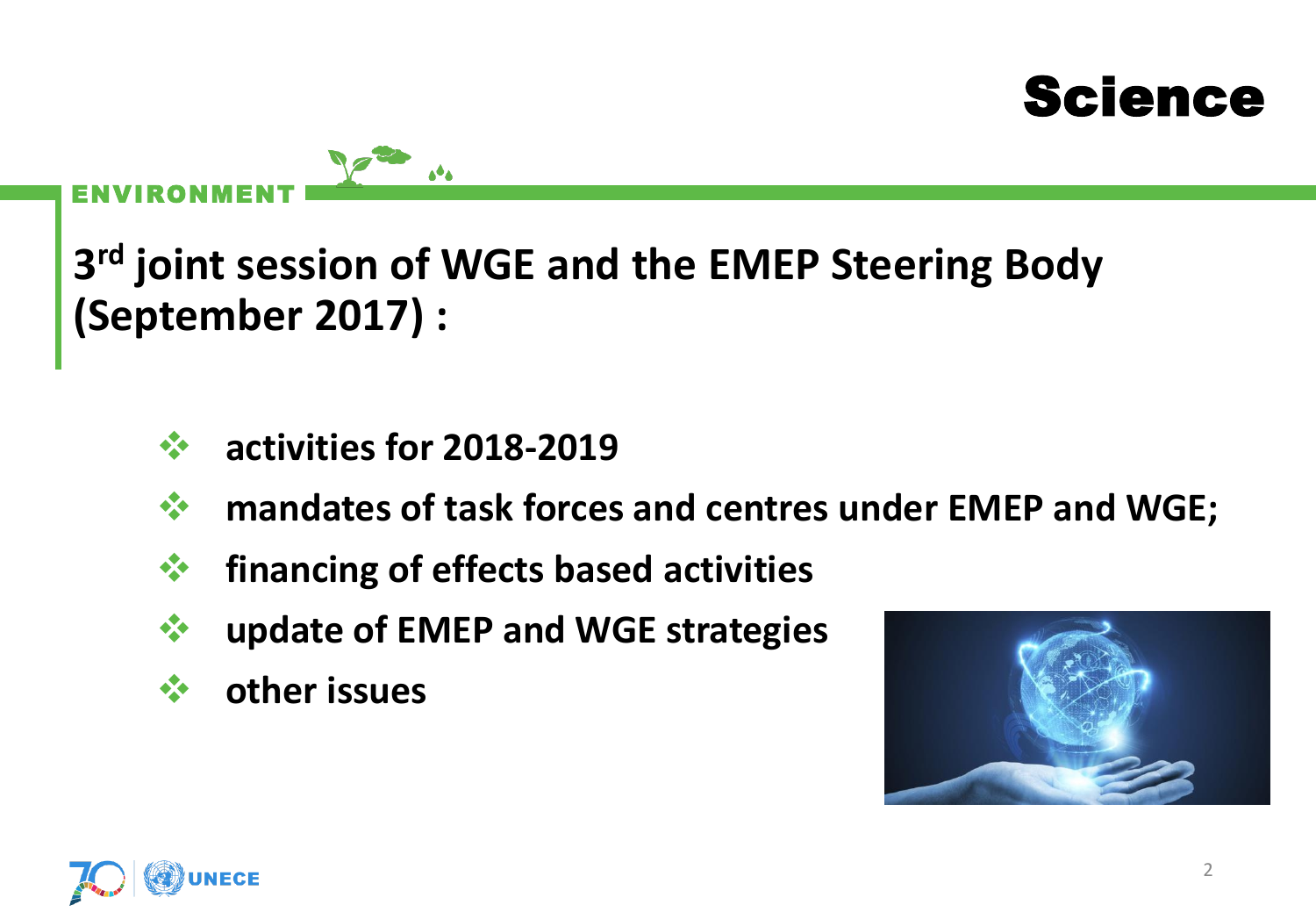## **Policy**

#### ENVIRONMENT

- **Policy response to the 2016 Scientific Assessment**
- **Working Group on Strategies and Review at its 55th session (May-June 2017):** 
	- **focus on recommendations of the policy review group for a short term**
	- **special session on agriculture**
	- **workplan for 2018-2019**
	- $\dots$  **Batumi action for cleaner air**



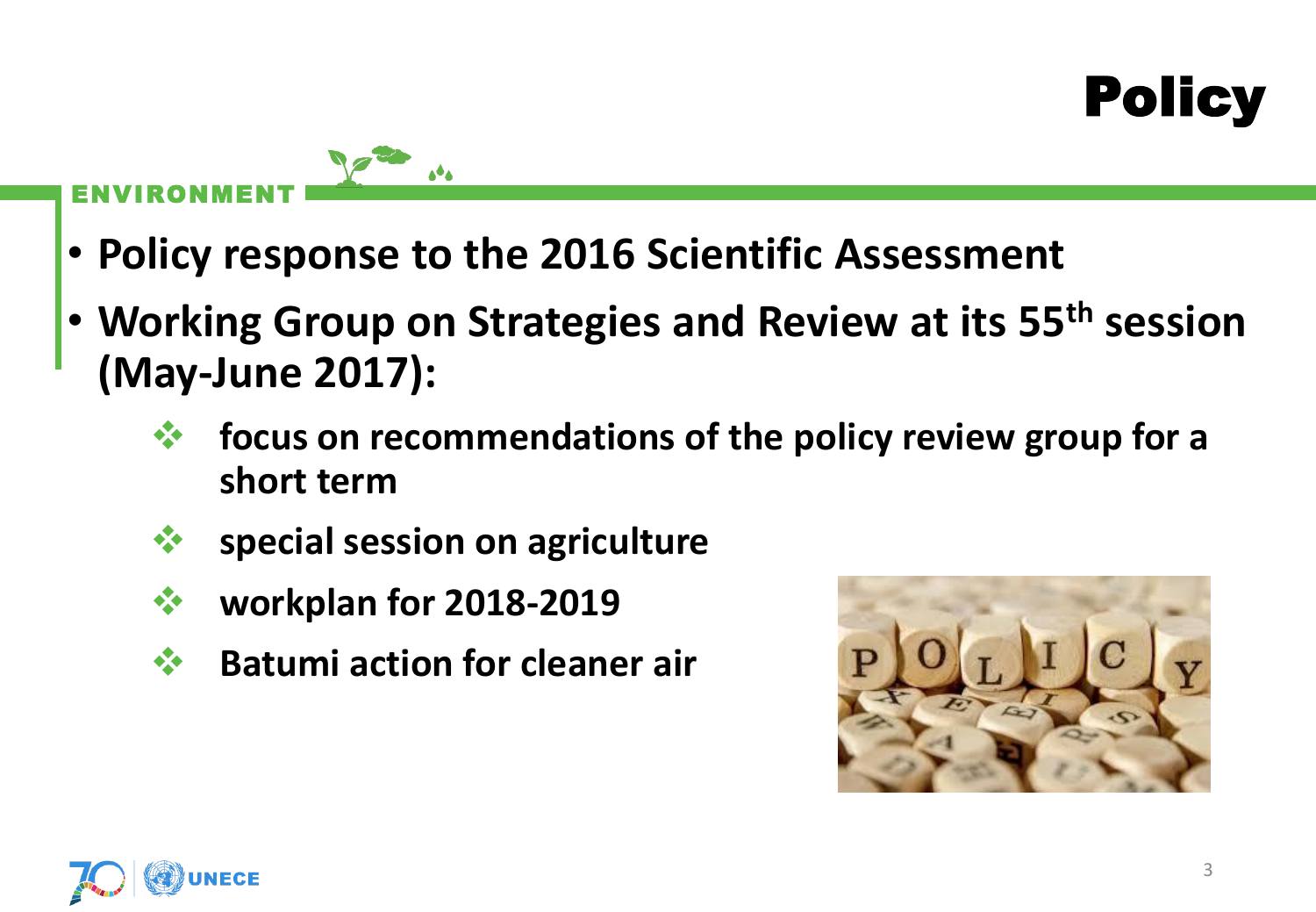## Executive Body

ENVIRONMENT

**37th session (December 2017):**

- **Adoption of the workplan for 2018-2019**
- **Policy response to the 2016 Scientific Assessment : long term perspective**
- **Status of ratification**



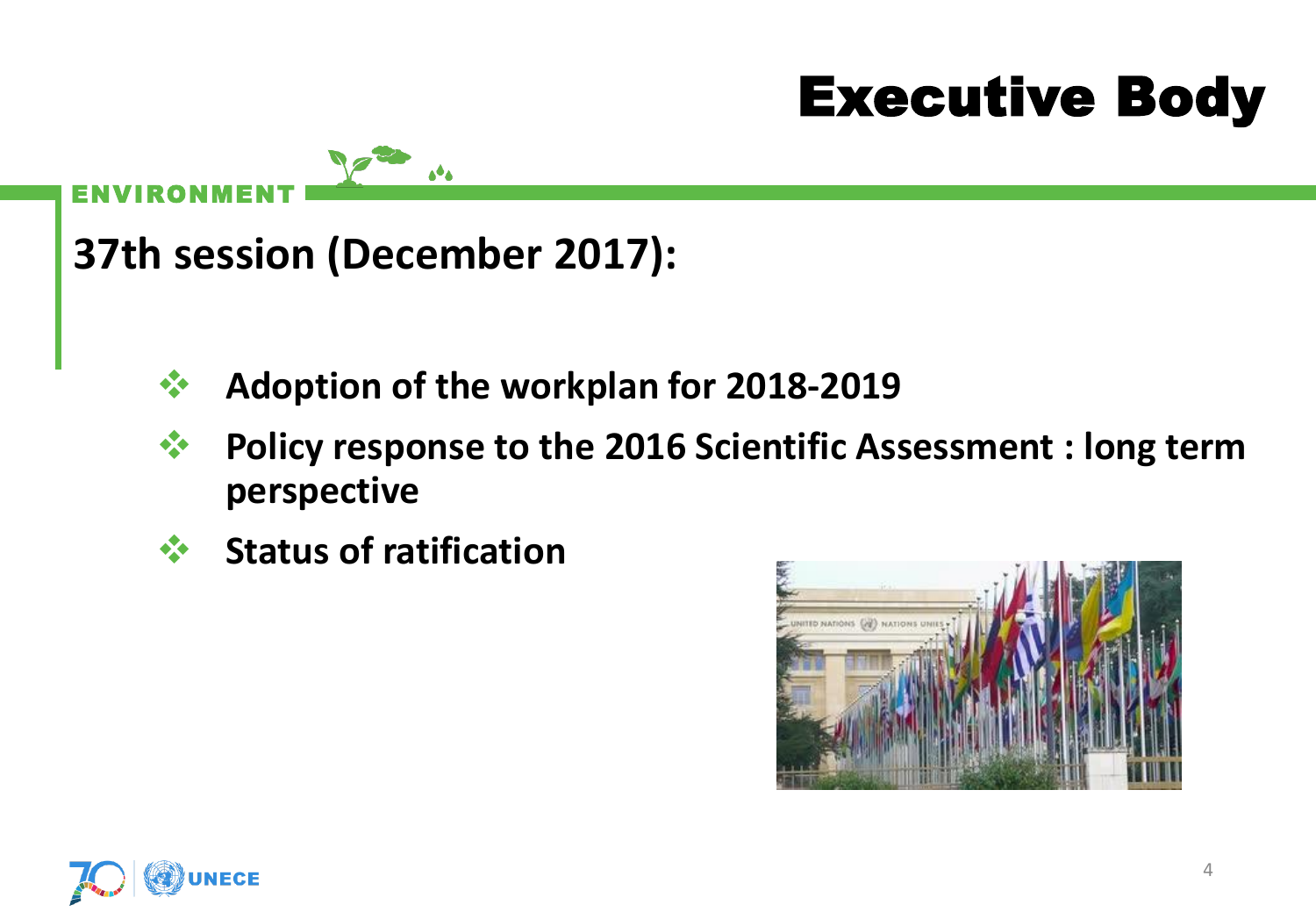# Capacity-building and awareness raising



- **<sup>◆</sup> Support to ratification:** legislation analysis in Kazakhstan (September 2016), Tajikistan (October 2017) and Azerbaijan with focus on BATs (November 2017)
- **<sup>◆</sup> Improving emission inventories:** workshop in Armenia (October 2016), Georgia (June 2017), Kazakhstan (June 2017), Tajikistan (October 2017) and Azerbaijan (November 2017), a workshop on the margins of the TFEIP meeting (May 2017)





ENVIRONMENT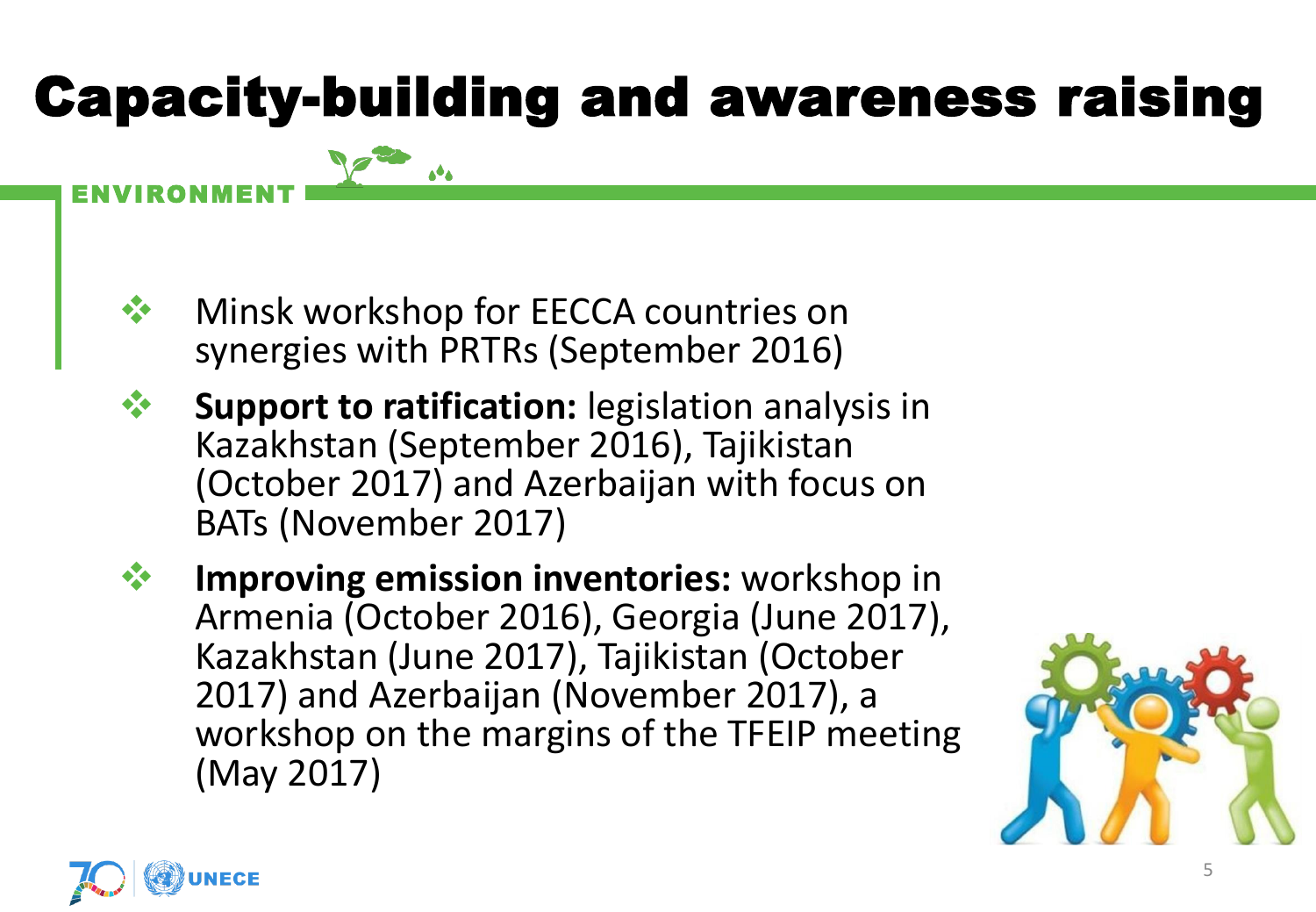# Outreach activities

- **Communication:** website, press-releases and articles, social media (twitter)
- **Interagency cooperation:** UNEP, WHO, OECD, CCAC, others
- Batumi Talk Show, Environment and Health Ministerial Conference, UNEA





ENVIRONMENT